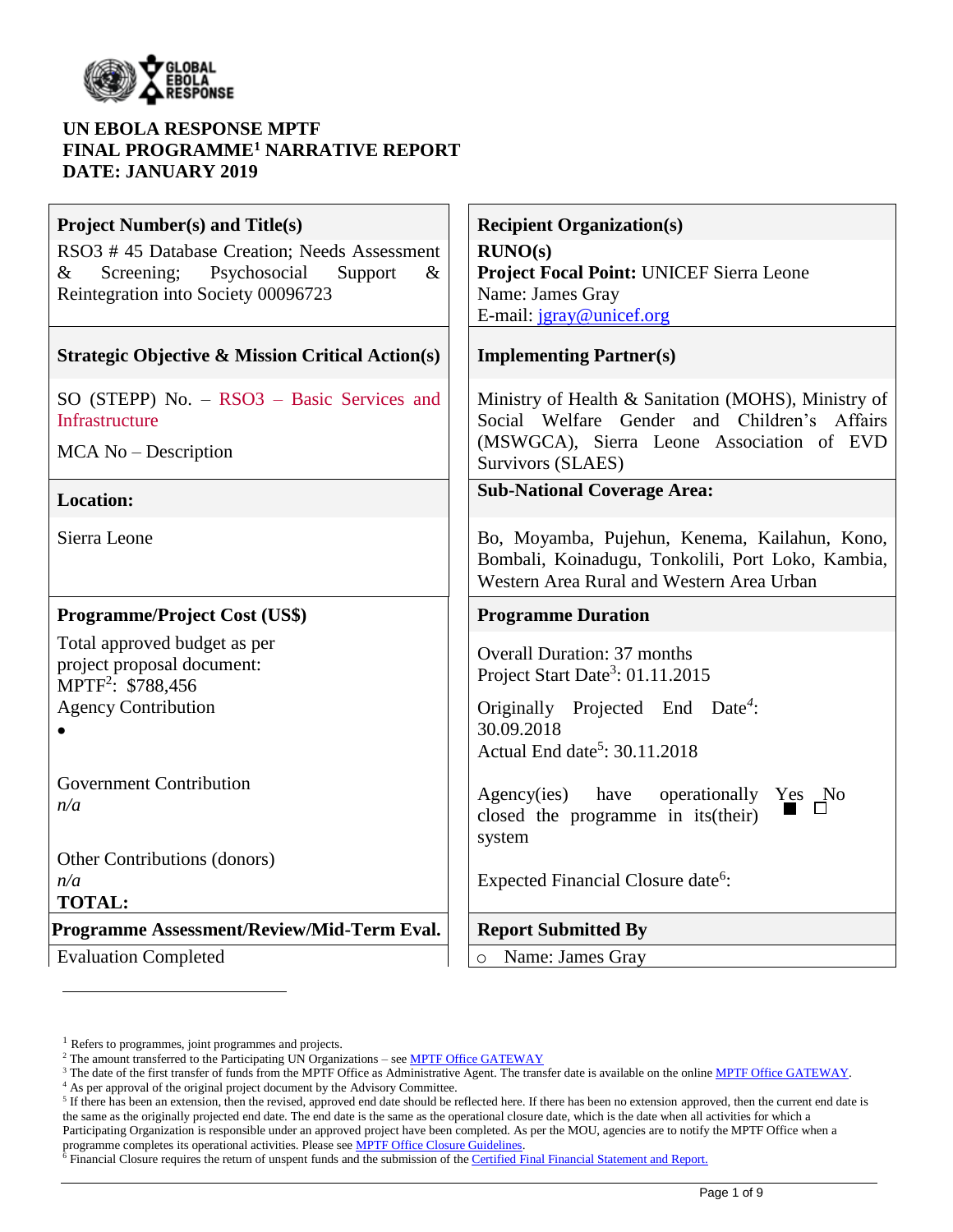| $Yes \perp No$<br><b>Evaluation Report</b><br>$Yes \nightharpoonup No$ | Title: Chief of Child Protection<br>$\circ$<br>Date of Submission: 11.02.2019<br>O<br>Participating Organization (Lead): UNICEF<br>O<br>Email address: jgray@unicef.org<br>O<br>Signature: |
|------------------------------------------------------------------------|--------------------------------------------------------------------------------------------------------------------------------------------------------------------------------------------|
|                                                                        | <b>Report Cleared By</b>                                                                                                                                                                   |
|                                                                        | Name: Rushnan Murtaza, OIC Representative<br>O<br>Date of Submission: 11.02.2019<br>$\bigcirc$<br>Email address: rmurtaza@unicef.org<br>Ο<br>Signature:                                    |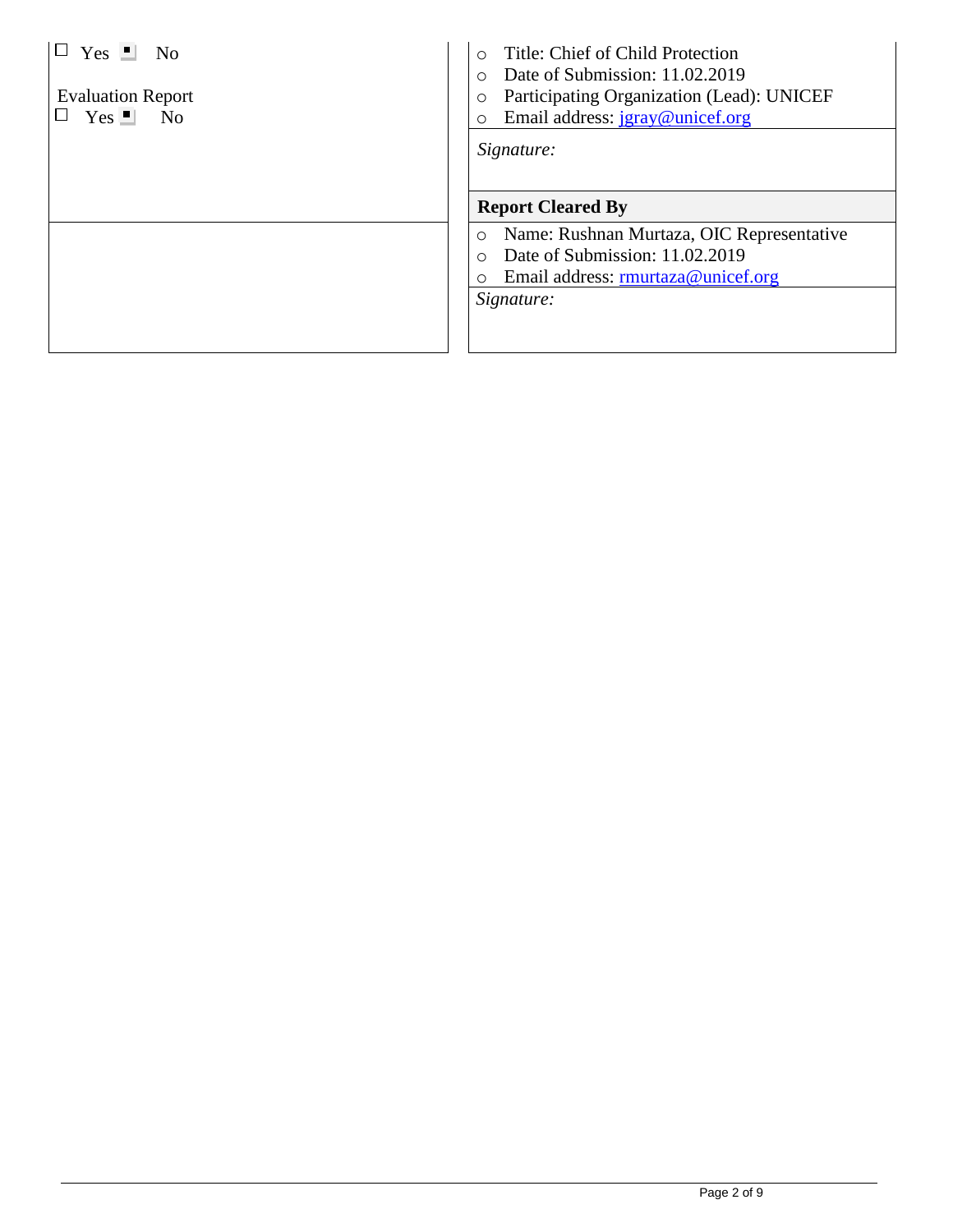# **PROJECT/PROPOSALRESULT MATRIX**

| Project Proposal Title: Database Creation, Needs Assessment and Screening; Psychosocial Support and Reintegration into Society |                                                                                                                                                                                        |                                          |               |                                         |                                                |                                        |
|--------------------------------------------------------------------------------------------------------------------------------|----------------------------------------------------------------------------------------------------------------------------------------------------------------------------------------|------------------------------------------|---------------|-----------------------------------------|------------------------------------------------|----------------------------------------|
| <b>Strategic Objective to which the</b><br>project contributed                                                                 |                                                                                                                                                                                        | <b>Basic Services and Infrastructure</b> |               |                                         |                                                |                                        |
| $MCA$ [ ] <sup>7</sup>                                                                                                         |                                                                                                                                                                                        |                                          |               |                                         |                                                |                                        |
| <b>Output Indicators</b>                                                                                                       | <b>Geographical Area</b>                                                                                                                                                               | Target <sup>8</sup>                      | <b>Budget</b> | <b>Final</b><br><b>Achievement</b><br>S | <b>Means of</b><br>verification                | <b>Responsable</b><br>Organization(s). |
| 1. Establish a comprehensive fully<br>functional, verified and user-friendly<br>database on EVDS                               | Pujehun,<br>Moyamba,<br>Bo,<br>Kenema, Kailahun, Kono,<br>Bombali,<br>Koinadugu,<br>Tonkolili,<br>Port<br>Loko,<br>Kambia,<br>Western<br>Area<br>and Western Area<br>Rural<br>Urban    | 943                                      | \$59,100      | 4,000                                   | Database<br><b>EVD</b><br>(MSWGCA/SL<br>AES)   | MSWGCA/SLAES<br>/UNICEF                |
| 2. Number of EVDS and Survivor<br>Advocates with increased capacity in<br>PFA, PSS (First Aid)                                 | Pujehun,<br>Moyamba,<br>Bo,<br>Kenema, Kailahun, Kono,<br>Koinadugu,<br>Bombali,<br>Port<br>Tonkolili,<br>Loko,<br>Kambia.<br>Area<br>Western<br>and Western<br>Rural<br>Area<br>Urban | 160                                      | \$85,000      | 175                                     | Monitoring<br>reports<br>Training reports      | MSWGCA/SLAES<br>/UNICEF                |
| 3. Number of survivors and community<br>members provided with psychosocial<br>counselling                                      | Moyamba,<br>Pujehun,<br>Bo,<br>Kenema, Kailahun, Kono,<br>Bombali,<br>Koinadugu,<br>Tonkolili,<br>Port<br>Loko,<br>Kambia,<br>Western<br>Area<br>and Western<br>Area<br>Rural<br>Urban | 943                                      | \$50,000      | 4,000                                   | Counseling<br>reports<br>Monitoring<br>reports | MSWGCA/SLAES<br>/UNICEF                |

 $7$  Project can choose to contribute to all MCA or only the one relevant to its purpose.

<sup>8</sup> Assuming a ZERO Baseline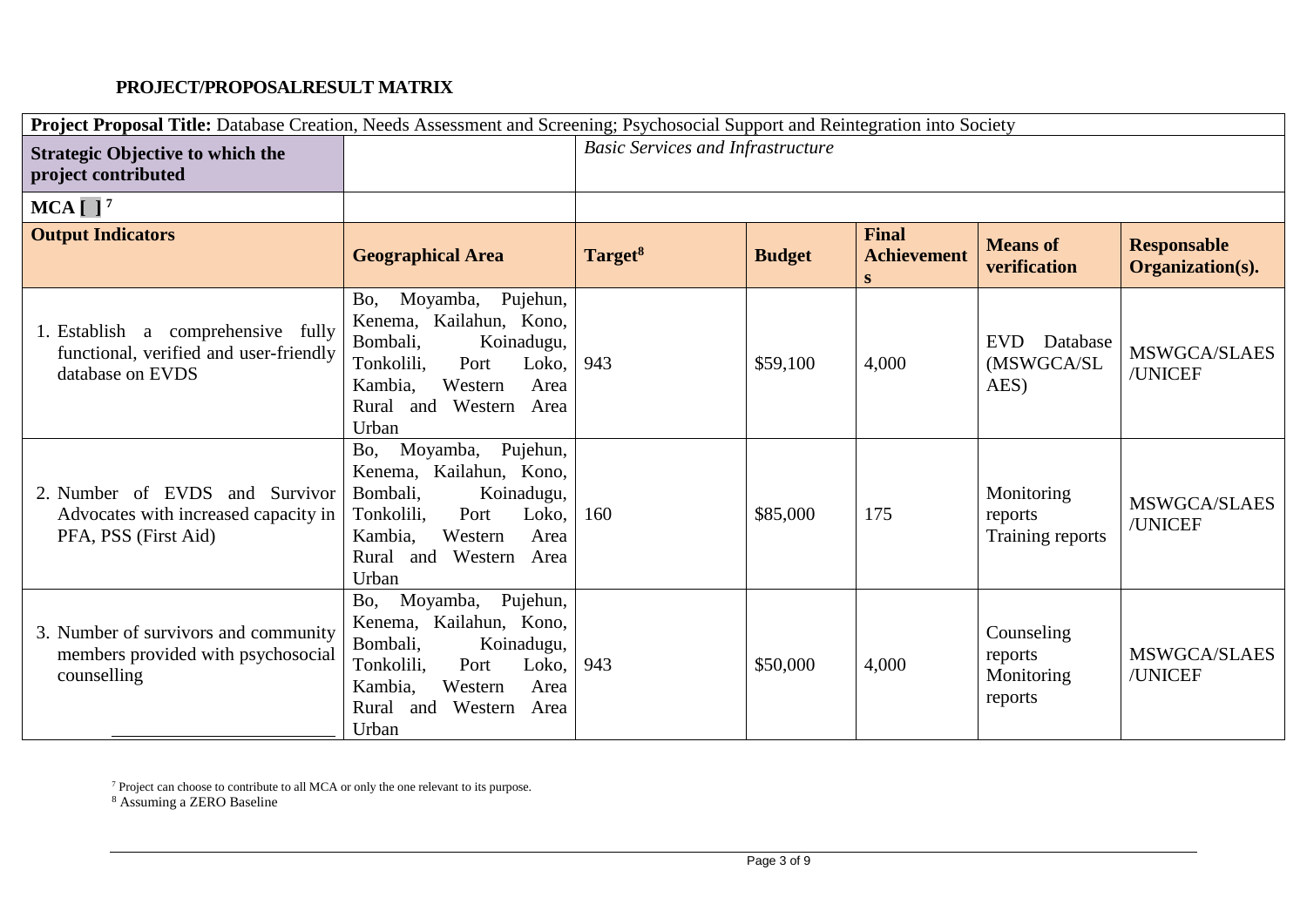| Number of strengthened Sierra<br>Association<br>of Ebola<br>Leone<br>through<br><b>Survivors</b><br>capacity<br>organizational<br>in<br>building<br>management and reporting | Pujehun,<br>Moyamba,<br>Bo,<br>Kenema, Kailahun, Kono,<br>Bombali,<br>Koinadugu,<br>Tonkolili,<br>Port<br>Loko,<br>Kambia,<br>Western<br>Area<br>Rural and Western<br>Area<br>Urban       | national and 13<br>district offices | \$118,200 | 13 districts     | Training reports                         | MSWGCA/SLAES<br>/UNICEF |
|------------------------------------------------------------------------------------------------------------------------------------------------------------------------------|-------------------------------------------------------------------------------------------------------------------------------------------------------------------------------------------|-------------------------------------|-----------|------------------|------------------------------------------|-------------------------|
| 5. Number of communities with greater<br>understanding and awareness of the<br>needs of EVDs                                                                                 | Pujehun,<br>Moyamba,<br>Bo,<br>Kenema, Kailahun, Kono,<br>Bombali,<br>Koinadugu,<br>Port<br>Loko,<br>Tonkolili,<br>Kambia,<br>Western<br>Area<br>Rural and Western<br>Area<br>Urban       | 107 chiefdoms                       | \$50,000  | 138<br>chiefdoms | CE reports<br>Monitoring<br>reports      | MSWGCA/SLAES<br>/UNICEF |
| 6. Number of individualized survivor<br>conducted at<br>needs assessments<br>community level                                                                                 | Pujehun,<br>Moyamba,<br>Bo,<br>Kenema, Kailahun, Kono,<br>Bombali,<br>Koinadugu,<br>Port<br>Tonkolili,<br>Loko,<br>Kambia,<br>Western<br>Area<br>Western<br>Area<br>Rural<br>and<br>Urban | 943                                 | \$143,800 | 4,000            | Reports<br>from<br>survivor<br>advocates | MSWGCA/SLAES<br>/UNICEF |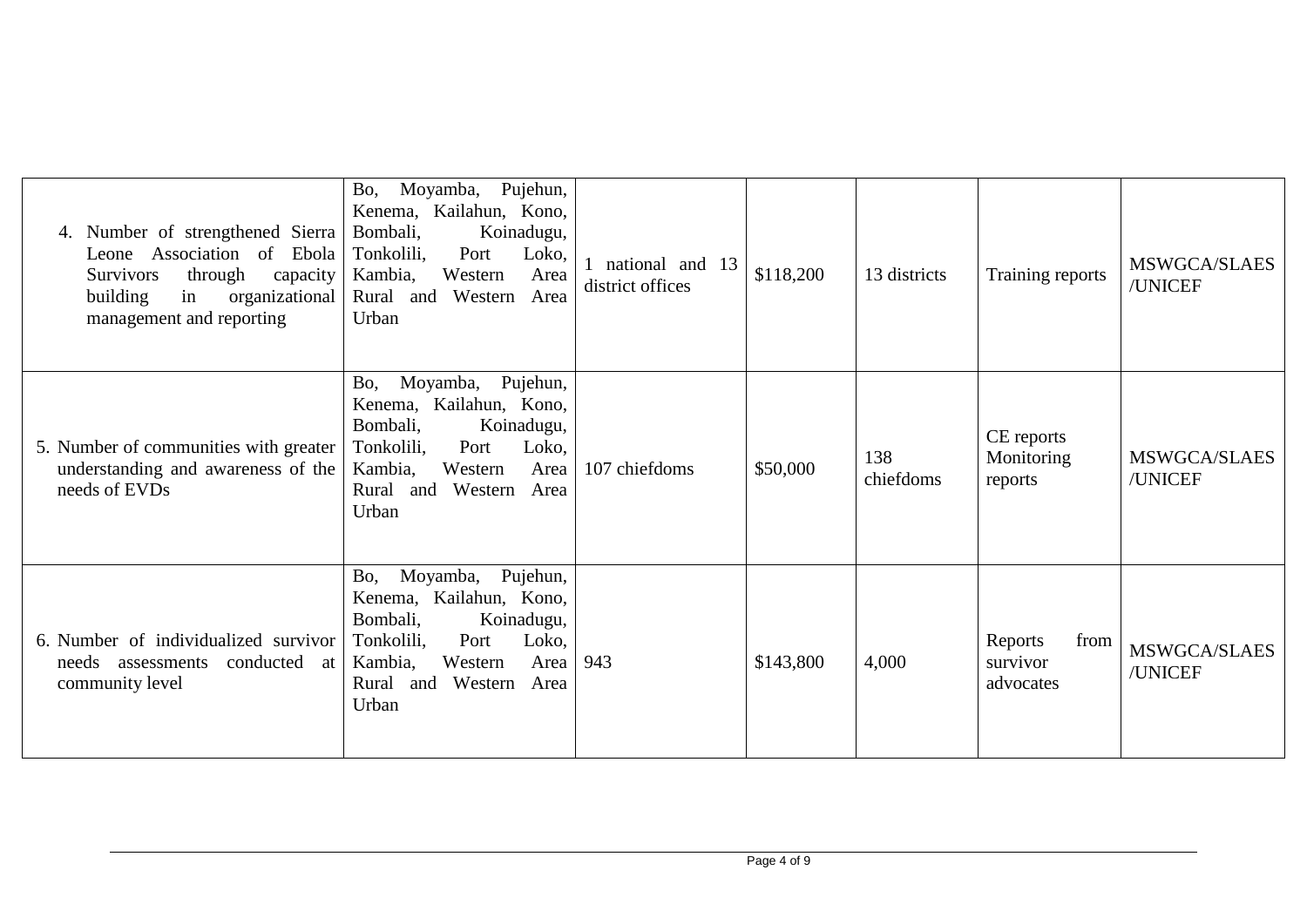| $MCA$ [ ]                                                                                                                                        |                                                                                                                                                                                                        |                       |               |                                                                                                                                                                                                                                                        |                                 |                                              |
|--------------------------------------------------------------------------------------------------------------------------------------------------|--------------------------------------------------------------------------------------------------------------------------------------------------------------------------------------------------------|-----------------------|---------------|--------------------------------------------------------------------------------------------------------------------------------------------------------------------------------------------------------------------------------------------------------|---------------------------------|----------------------------------------------|
| <b>Effect Indicators</b>                                                                                                                         | <b>Geographical Area</b>                                                                                                                                                                               | Baseline <sup>9</sup> | <b>Target</b> | <b>Final</b><br><b>Achievements</b>                                                                                                                                                                                                                    | <b>Means of</b><br>verification | <b>Responsable</b><br><b>Organization(s)</b> |
| Number of EVD<br>survivors that feel<br>supported, and are welcomed<br>by<br>communities<br>without<br>stigma<br><sub>or</sub><br>discrimination | Moyamba, Pujehun,<br>Bo,<br>Kenema, Kailahun, Kono,<br>Koinadugu,<br>Bombali,<br>Tonkolili,<br>Loko, $\vert 0 \vert$<br>Port<br>Kambia,<br>Western<br>Area<br>Western<br>Rural<br>and<br>Area<br>Urban |                       | 943           | Exact number is<br>unknown, however<br>increased<br>an<br>of<br>number<br>survivors<br>reported<br>improved<br>acceptance<br>at<br>community level as<br>of<br>result<br>a<br>sensitization<br>healing<br>sessions,<br>cleansing<br>and<br>ceremonies. | KAP survey                      | <b>MSWGCA/SLAES</b><br>/UNICEF               |

l

<sup>&</sup>lt;sup>9</sup> If data is not available, please explain how it will be collected.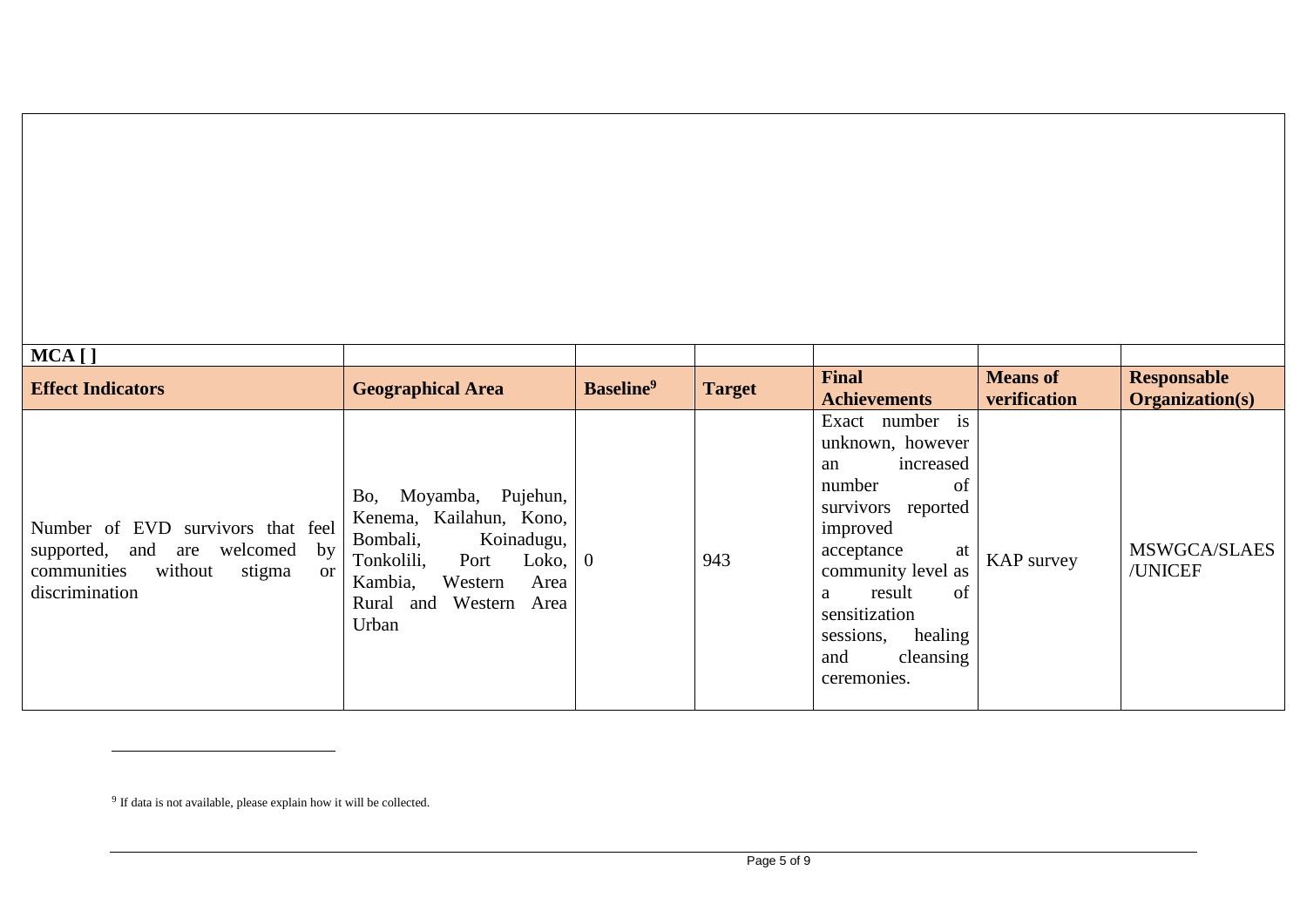## **FINAL PROGRAMME REPORT FORMAT**

#### **EXECUTIVE SUMMARY**

Funding from Multi Partner Trust Fund (MPTF) greatly contributed to the recovery and reintegration of Ebola Virus Disease (EVD) survivors, as well as to the implementation of the Government of Sierra Leone's National Recovery Plan following the EVD epidemic in the country. In particular, funding from the MPTF supported the implementation of 'Project Shield', which was designed to reduce any resurgence of EVD through sexual transmission; 'Project Shield' was an integral part of the President's Recovery Priorities.

The following was achieved with funding from the MPTF:

**i**) The roll-out of the Comprehensive Package on Ebola Survivors (CPES) and 'Project Shield' enabled the Ministry of Social Welfare, Gender and Children's Affairs (MSWGCA) to establish a national database on survivors, which can guide policy and programme design, including facilitating survivors' access to basic services;

**ii**) The capacity of the Sierra Leone Association of Ebola Survivors (SLAES) was enhanced for registration, assessment, coordination and follow up on survivor activities at the national and district level. With strengthened capacity, SLAES was able to effectively collaborate with the MSWGCA and UNICEF to carry out the verification and registration of survivors; conduct psychological first aid (PFA) and counseling for survivors on safe sex practices and the use of condoms to prevent transmission of the EVD virus through sex; and organize training for EVD survivors on PFA. Additionally, SLAES collaborated with the MSWGCA to provide livelihood support to 550 adult survivors and school materials to 1,500 child survivors in 13 districts across the country. SLAES has established functional offices in 13 districts and in Freetown coordinates EVD survivor activities; and

**iii**) Awareness raising and sensitization of more than 300 communities in 12 districts plus Freetown contributed immensely to the reduction of stigma against survivors, which also contributed greatly to the reintegration of survivors into their families and communities. More than 100,000 people were reached through the awareness raising and sensitization conducted.

### **Background and Situational Evolution**

Data collected by the Ministry of Health and Sanitation (MoHS) determined that there were 4,051 persons who contracted but survived the Ebola Virus Disease (EVD), whereas records by the Ministry of Social Welfare, Gender and Children's Affairs (MSWGCA) showed that there were only 3,032 survivors. A full database containing detailed information on all the survivors did not exist, impeding delivery of services for the survivors.

EVD survivors were given access to free health and psychosocial services from 2015 to date, however many continued to have medical problems long after being declared 'Ebola free'. Additionally, many survivors faced stigma and discrimination after returning to their home communities. To help address this, mass sensitization was conducted at the national, district and community levels to help address stigma faced by Ebola survivors, and to stimulate greater acceptance and reintegration of the survivors at the community level.

Coordination of services to Ebola survivors increased their access to health care and psychosocial care at the district level through implementation of a Comprehensive Package on Ebola Survivors (CPES); 'Project Shield' was an integral part. Mainstreaming child survivor programming into the broad case management process within the MSWGCA also ensured that child survivors accessed services for their recovery and reintegration. Child protection agencies followed up on child survivors at the community level on a monthly basis, ensuring their placement into alternative care or providing them with food and non-food items, as well as ensuring their participation in recreational activities at the community level.

Registration and verification of EVD survivors made it possible to track survivors, assess and monitor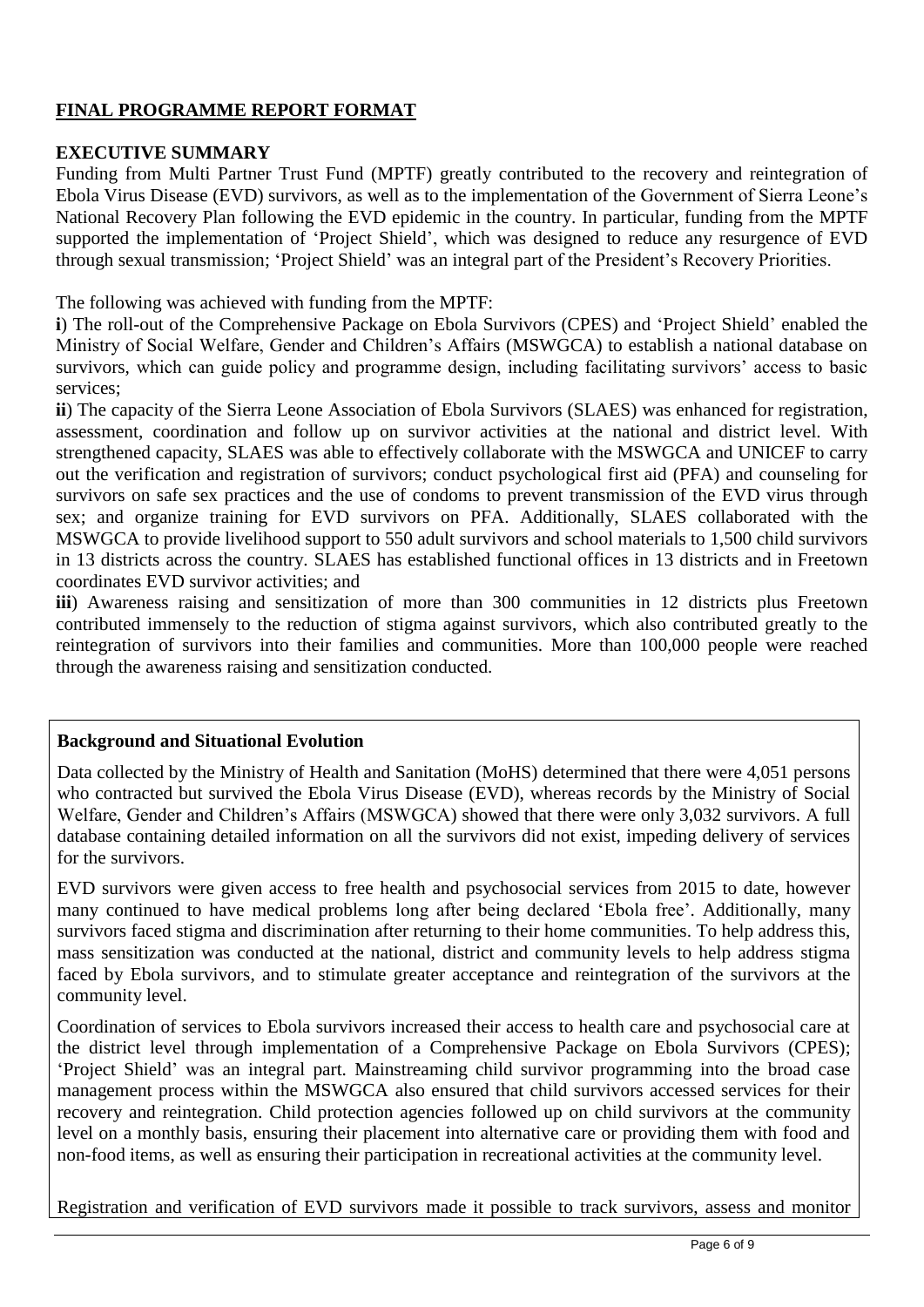their needs and refer them to appropriate services. Some survivors also voluntarily participated in studies on EVD persistence in bodily fluids, which helped researchers better understand sexual transmission of EVD, and illuminated that the virus can still detected in male semen up to nine months after 'Ebola free' status is medically declared.

The above study formed part of the implementation of 'Project Shield', which was funded in part with funds from the MPTF. Male survivors 15 years of age and above were provided with counselling on safe sex practices and enlisted to participate in semen testing. The project was conceptualized in five phases $10$ . The registration and verification of the EVD database (phase two of 'Project Shield') was led by the MSWGCA with support from UNICEF. Through the project's main target (male survivors above 15 years of age), the Government database of data on Ebola survivors was updated and facilitated the delivery of the CPES.

In the context of implementation of CPES and 'Project Shield', UNICEF supported: 1) identification, verification and registration of Ebola survivors; 2) provision of psychosocial support; 3) assessment of survivor needs/mapping of services; and 4) training of survivor advocates on PFA.

### **Narrative section:**

<u>.</u>

## • **Key Achievements:**

The awareness raising and sensitization programmes carried out in districts enhanced the reintegration of survivors. Community healing and cleansing ceremonies carried out by MSWGCA and NGO partners made it possible for communities to fully accept EVD survivors. At the end of cleansing ceremonies, communities prayed for survivors and offered words of apology having stigmatized and discriminated against the survivors. Survivors that had experienced being expelled from their communities due to the belief that they had brought the disease to their communities underwent a ceremonial cleansing.

The above activities had the positive effect of ensuring that all survivors were accepted back to their communities, 75 per cent of which reported feeling 'welcome'.

A total of 4,000 survivors were registered by MSWGCA and SLAES nationwide. Comprehensive information on survivors was captured in an Excel database managed by SLAES. Only 620 survivors in the Western Area were provided with serialized ID cards through the MSWGCA. Although other survivors were not provided with serialized ID Cards, referral through SLAES and CSOs made it possible for them to access medical services at the government hospitals and other health centers managed by MOHS partners. At the community level, survivors accessed various services for their healing and reintegration such as cleansing and healing services, food and non-food items, cash grants, PFA and other services.

All survivors registered and verified in the districts participated in at least in one PFA session each during the project period. This included one-to-one meetings/counselling sessions or group meetings facilitated by trained survivors with support from social workers from the MSWGCA. Additionally, male survivors 15 years and above received counseling on safe sex practices and the use of condoms. Some of these young male survivors also volunteered to participate in research to determine how long EVD remained in semen after being medically declared, 'Ebola free'.

With funding from MPTF, the capacity of SLAES to coordinate and monitor service provision to survivors, as well as to create space for peer interaction and support was strengthened. SLAES was supported to establish offices at the national level and in each district (with funding from other sources); to recruit and provide stipends to survivor volunteers to manage SLAES activities in every district; to provide training for at least 50 SLAES members on leadership, organizational management; and to conduct PFA and monitoring.

<sup>10</sup> Phase 1: preparation, phase 2: registration of EVD, phase 3: counseling on safe sex practices; phase 4: semen testing and phase 5: vaccination.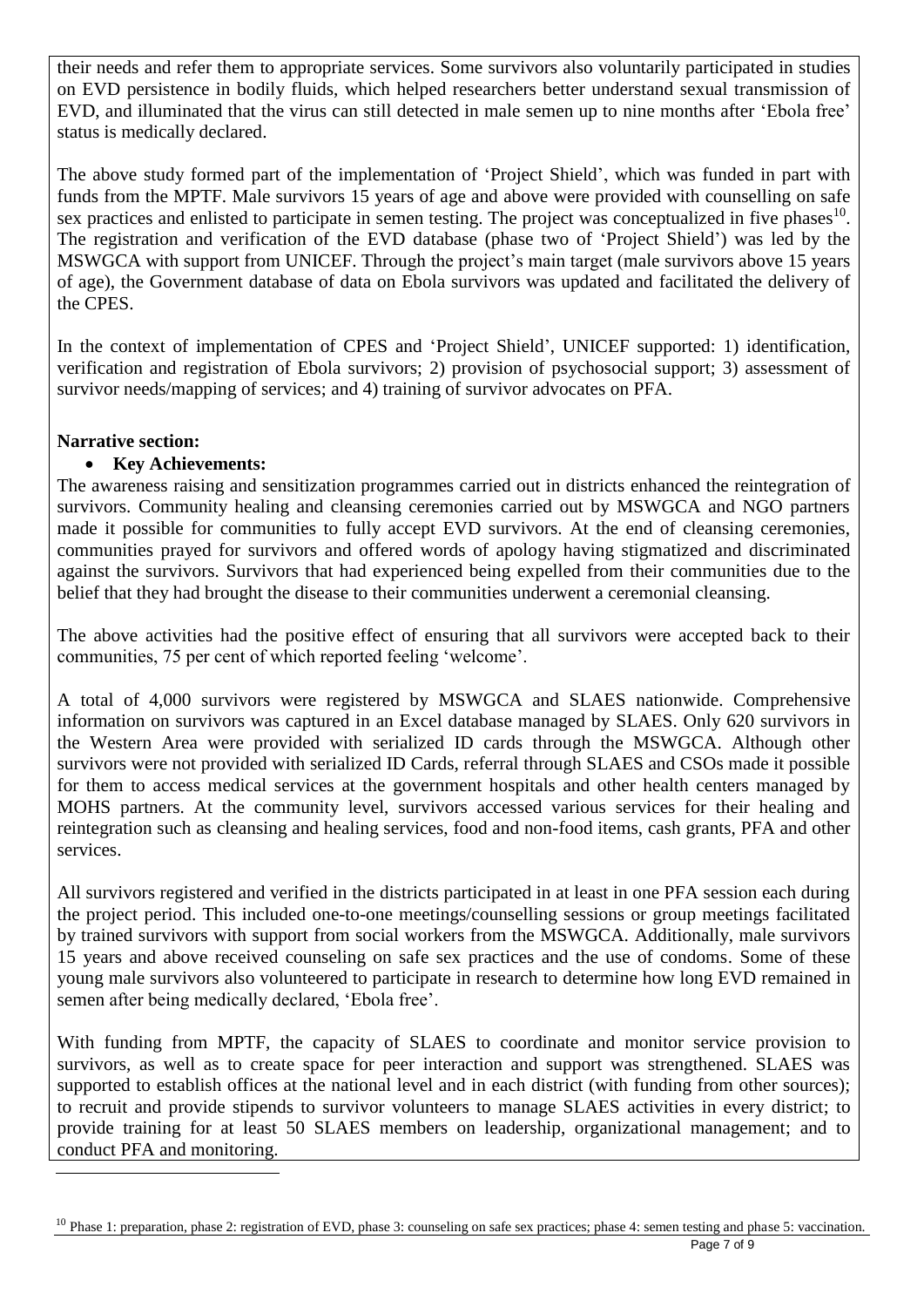Through SLAES, limited financial support (approximately US\$10 per day, for a two-to-three-week period) was provided to survivors trained as advocates to facilitate their outreach and field activities during the registration and verification exercise, which lasted approximately 14 to 21 days in each district. Though this support was given as stipends to cover their daily allowances, it also indirectly improved the livelihoods of survivors. At least 60 survivors received such support through MPTF funds in Tonkolili and Kono districts. At present, SLAES offices remain functional in every district and have continued to monitor and raise awareness on survivor issues at national and international levels.

Through the registration and verification exercise, as well as PFA and counselling sessions, the individual needs and challenges of 4,000 survivors were identified, and survivors were referred for services and support. The major needs included health, livelihoods and - in the case of children - access to education. A total of 550 survivors in the Western Area (Rural and Urban) were provided with livelihood support in the amount of 700,000 Leones (approximately US\$100) each from MPTF funding (other survivors had received the same support from funds provided by World Bank and other donors). In all, 1,500 EVD child survivors and orphans in 15 districts were provided with assorted school materials, including bags and books. Through the case management system child survivors were comprehensively assessed, as well as sequentially assessed and referred to various services for their recovery and reintegration, such as placement in foster families or in kinship care (for those who were orphans) and recreational play, and were provided with school materials as well as reintegration kits (including a mattress, bucket, plastic cups, plates and spoons, toothbrush and paste, clothing and slippers.)

As noted earlier, 'Project Shield' was intended to minimize the risk of sexual transmission of Ebola, and as such a primary target of the project were EVD male survivors above 15 years old. A total of 96 out of the 239 survivors registered in Tonkolili and Kono with MPTF support were males above 15 years. Through direct support provided to the National Aids Control Programme (NACP), these young males were trained on safe sex practices and provided counselling on semen testing.

Finally, and although not directly funded through MPTF, UNICEF provided SLAES a vehicle (through the MSWGCA) to strengthen its coordination capacity and monitoring of services provided to EVD survivors throughout the country.

### • **Delays or Deviations**

Administrative changes in MSWGCA created delays in the implementation of the activities in this agreement and led to three extensions of the end date for implementation of activities. Between 2015 and 2017, MSWGCA saw the appointment of three ministers, as well as changes in programme staff. Activities in this agreement, as well as other activities (not related to this agreement) were suspended to allow for new ministers to understand the dynamics of implementation and how to position themselves to carry the project forward. Also changes in the humanitarian landscape required some changes in the design and geographical coverage. Instead of four districts which were initially targeted, the project was expanded to all 13 districts in the country. This geographical re-scoping was necessary especially for the full implementation of 'Project Shield', which contributed to the prevention of the spread of the EVD virus through sexual transmission.

### • **Gender and Environmental Markers**

| <b>No. of Beneficiaries</b> |       |
|-----------------------------|-------|
| Women                       | 1,200 |
| <b>Girls</b>                | 340   |
| Men                         | 2,000 |
| <b>Boys</b>                 | 460   |
| <b>Total</b>                | 4,000 |